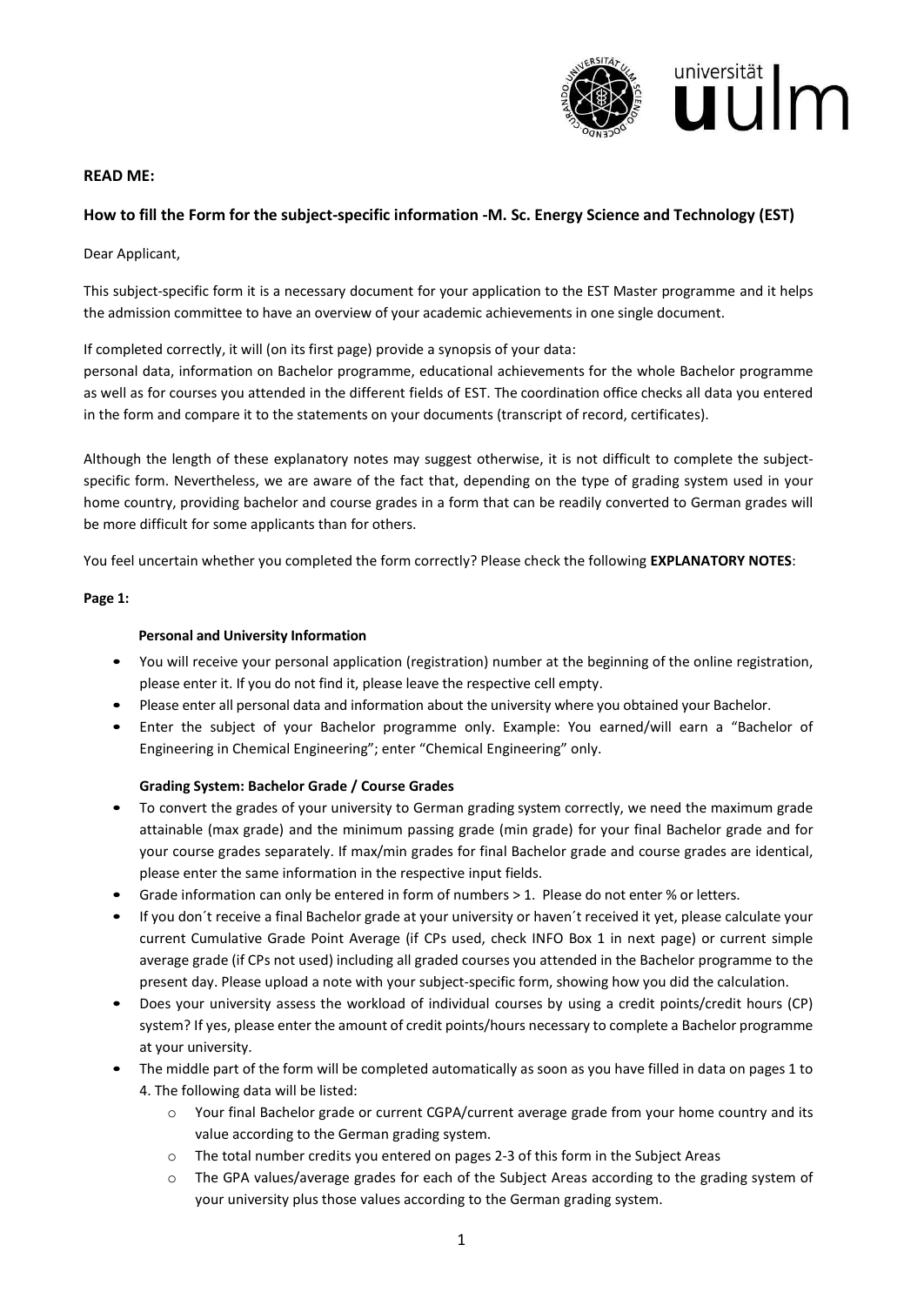

#### **Referee:**

• Please give the details of your referees, in case they do not have a university e-mail address please give an official university website (i.e. staff list of faculty).

### **Page 2-4:**

- Please list all graded courses you attended in your Bachelor programme in ONE of the subject's areas. Please see separate section for laboratory courses (practical courses). Don´t enter any courses outside of the subject area (language, literature, history courses …).
- Important: Leave all lines you don´t need completely empty!
- Course titles must be identical (word by word) as stated on your transcript of records.
- Enter the number of credit points/credit hours you earned for all graded courses you listed. A GPA- value for each of subject area will be calculated automatically. In case no credit point/credit hour system exists at your university enter "1" for no. CP: Then an average grade instead of a GPA value will be calculated.
- Ungraded courses:
	- o Please list ungraded courses only after having listed all graded courses.
	- o Leave the field "no. CP" empty for ungraded courses.

Check that the grades you enter for your courses and max/min grades for courses entered on page 1 (grading system/course grades) match. Max/min grades for courses have to apply to all graded courses. The form is designed to automatically convert your local grades to the German system.

# **FAQ:**

- The grading system at your university (for final Bachelor grade and/or course grades) doesn´t fit into the scheme asked for?
	- o You receive grades both as percentage values (e.g. 100 % 50%) and in form of letters (e.g. A to D) or numbers (e.g. 4 to 1) then enter the percentage values (without "%"). They describe your achievements more accurately.
- At your university grades are expressed in terms of letters (e.g. A to D) or words (e.g. excellent, good, satisfactory and sufficient) only?
	- $\circ$  Convert your grades directly to the German university grading system (max grade: 1; min grade 4; check Box 3) yourself. Enter converted grades on pages 2 – 4 and max/min grades according to the German grading system for final Bachelor grade and/or course grades on page 1 of the form correspondingly. You have to provide information (clear and brief) on how you did the grade conversion).
- Do different max and min grades for different types of courses exist at your university?
	- $\circ$  If the ratio of max grade to min grade is identical for the different types of courses, you can recalculate your grades so that a common set of max/min grades (to be entered on page 1) applies to all your course grades. Provide information (clear and brief) explaining how you proceeded.
	- o If the ratio of max grade to min grade is not identical for different types of courses you can only fill in information on max/min grades for courses and course info for one type of course. Inform us about how you proceeded by uploading a note with the subject-specific form.